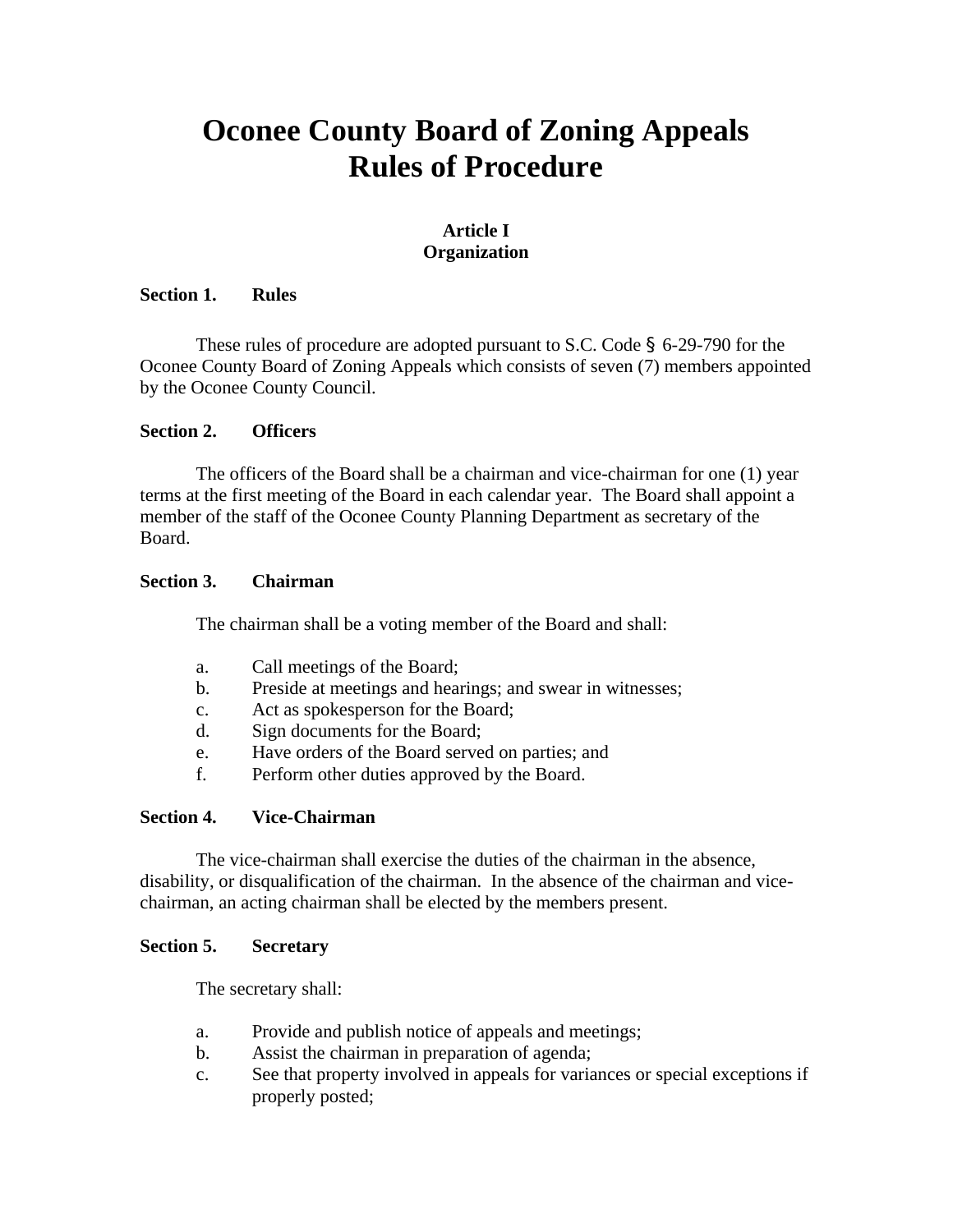- d. Keep recordings and minutes of meetings and hearings;
- e. Maintain Board records as public records;
- f. Serve Board decisions on parties;
- g. Attend to Board correspondence; and
- h. Perform other duties normally carried out by a secretary.

# **Article II Meetings**

# **Section 1. Time and Place**

An annual schedule of regular meetings shall be adopted, published and posted at the Oconee County Planning Department office in December of each year. Special meetings may be called by the chairman upon twenty four (24) hours notice, posted and delivered to all members and local news media. Meetings shall be held at the place stated in the notices, and shall be open to the public.

# **Section 2. Agenda**

A written agenda shall be furnished by the secretary to each member of the Board and the news media, and shall be posted at least five (5) days prior to each regular meeting, and at least twenty four (24) hours prior to a special meeting. Items may be removed from the agenda or postponed at a meeting by majority vote.

# **Section 3. Quorum**

A majority of the members of the Board shall constitute a quorum. A quorum shall be present before any business is conducted other than rescheduling the meeting.

# **Section 4. Rules of Order**

Robert's Rules of Order shall govern the conduct of meetings except as otherwise provided by these Rules of Procedure.

# **Section 5. Attendance**

Members shall make every reasonable effort to attend all Board meetings. In the event that a member is absent from more than one third (1/4) of the regularly scheduled meetings within any one-year period, or is absent from more than 3 consecutive meetings, the Secretary shall inform the Chairman of the attendance record. If the Chairman deems the member's chronic absences unjustified, or does not find sufficient evidence that the member's attendance will improve, the Board shall, upon a simple majority vote, recommend the member's removal by the County Council.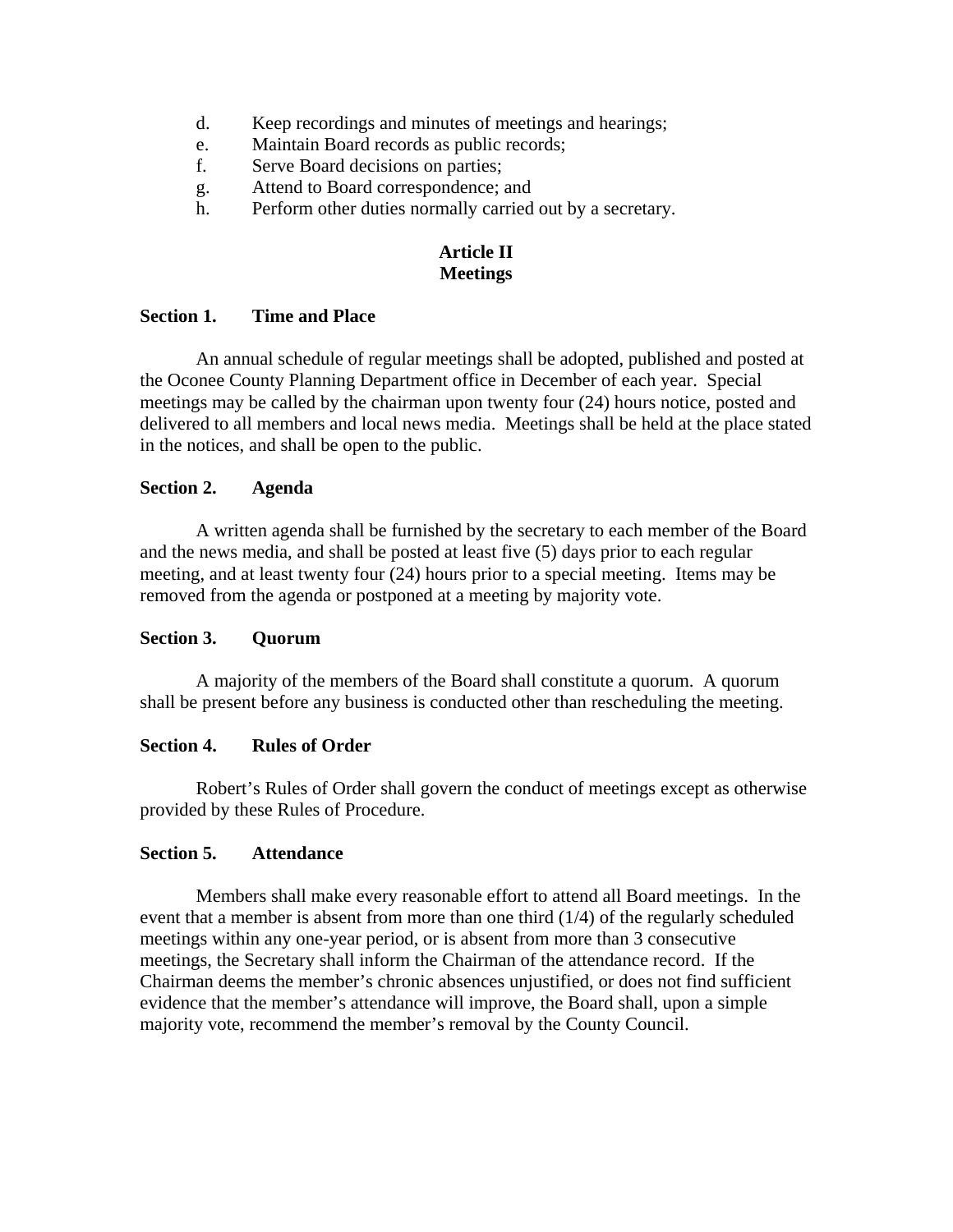# **Article III Appeals Procedure**

# **Section 1. Form of Appeal**

Appeals form administrative decisions, applications for variances, and applications for special exceptions shall be filed on forms approved by the Board and provided to applicants by the secretary. The Board may require additional information deemed necessary. The failure to submit adequate information may be grounds for dismissal. An application filed by an agent shall be accompanied by written designation of the agent signed by the applicant or party in interest.

# **Section 2. Time for Appeal**

An appeal from an administrative decision must be filed within fifteen (15) days after actual notice of the decision by delivery of the approved appeal form to the secretary of the Board who shall notify the official appealed from.

# **Section 3. Calendar**

Appeals and application s shall be marked with the date of receipt and placed on the hearing calendar in the order in which received. Appeals shall be heard in the order on the calendar unless otherwise set by the Board for good cause shown.

# **Section 4. Withdrawal of Appeal**

Any appeal or application may be withdrawn by written notice delivered to the secretary prior to action by the Board. An appeal from an administrative decision which is withdrawn may not be refilled after the fifteen (15) day time for appeal has expired. Withdrawn applications for variances and special exceptions may be re-filed after six (6) months and shall be placed on the calendar according to the date re-filed.

# **Section 5. Continuances**

The hearing of an appeal or application may be continued one time by the Board for good cause shown.

# **Section 6. Notice**

Public notice of a hearing of the Board shall be published in a local newspaper an posted on or adjacent to the property affected at least fifteen (15) days prior to the hearing. The notice shall contain a description of each matter to be heard and identify the applicant and property affected.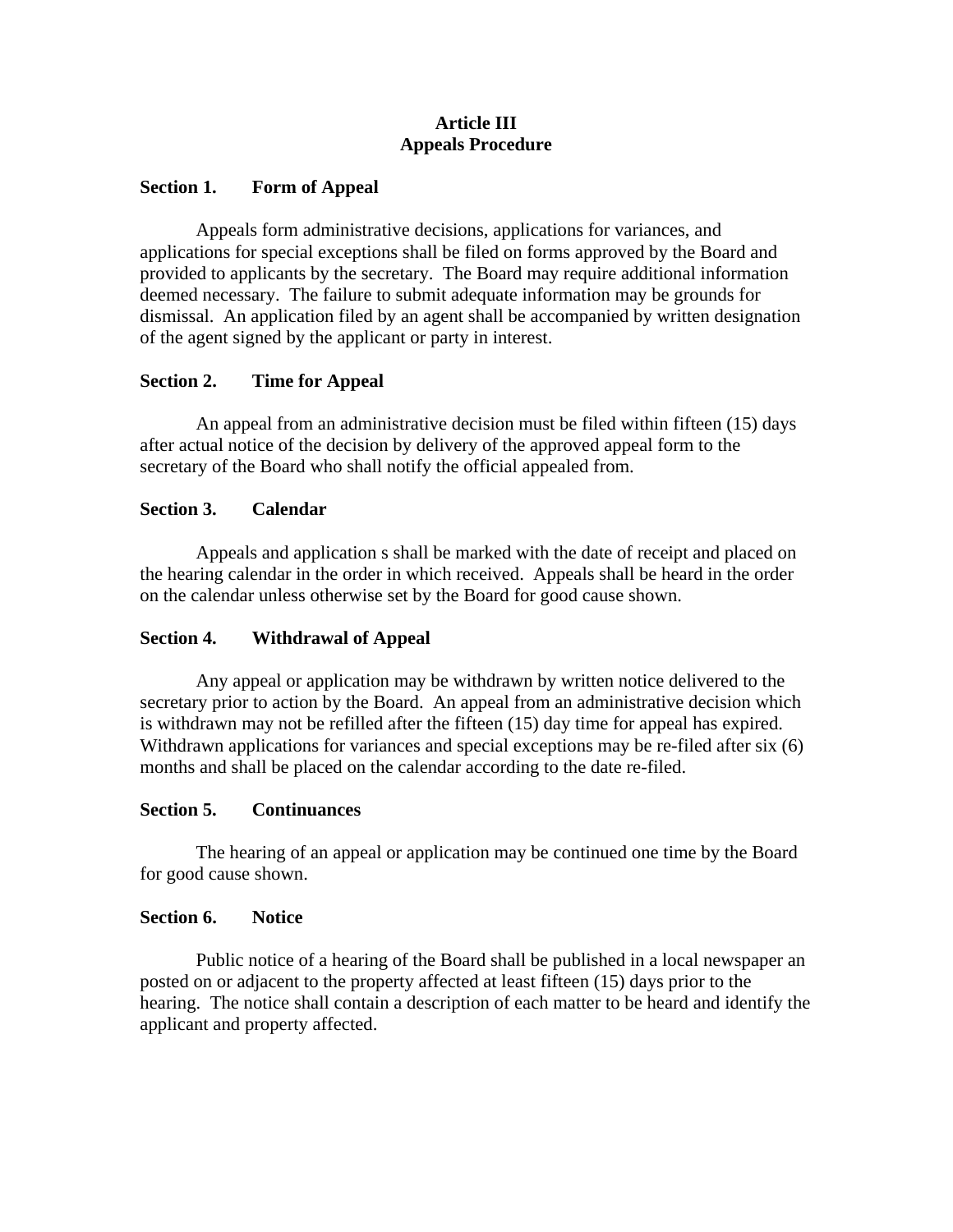# **Article IV Hearing Procedure**

# **Section 1. Appearances**

The applicant or any party in interest may appear in person or by agent or attorney. The Board may postpone or proceed to dispose of a matter on the records before it in the absence of an appearance on behalf of an applicant.

# **Section 2. Witnesses**

Parties in interest may present testimony under oath. Witnesses may be compelled to attend by subpoena requested at least ten (10) days prior to a hearing and signed by the chairman. The Board may call its own witnesses when deemed appropriate.

# **Section 3. Cross-examination**

No party shall have the right to cross-examine witnesses; however, the opportunity to examine opposing witnesses may be freely extended when conducted in an orderly manner. Intimidation of witnesses will not be allowed.

# **Section 4. Evidence**

Relevant documents, photographs, maps, plans, drawings, etc., will be received in the record without authentication in the form of legible copies. Relevant testimony which is not cumulative or hearsay will be received. The chairman will rule on all evidentiary matters. Evidence may be placed in the record with an objection noted.

# **Section 5. Conduct of Hearing**

The normal order of hearing, subject to modification by the chairman, shall be:

- a. Statement of matter to be heard (chairman or secretary);
- b. Presentation by applicant (5-minute limit);
- c. Presentation by official appealed (5-minute limit);
- d. Presentation by opponents (5-minute limit);
- e. Rebuttal by applicant (3-minute limit);
- f. Unsworn public comment when appropriate;
- g. The Board may question participants at any point in the hearing;
- h. Matters in which additional time is granted may be moved to the end of the agenda.

# **Section 6. Disposition**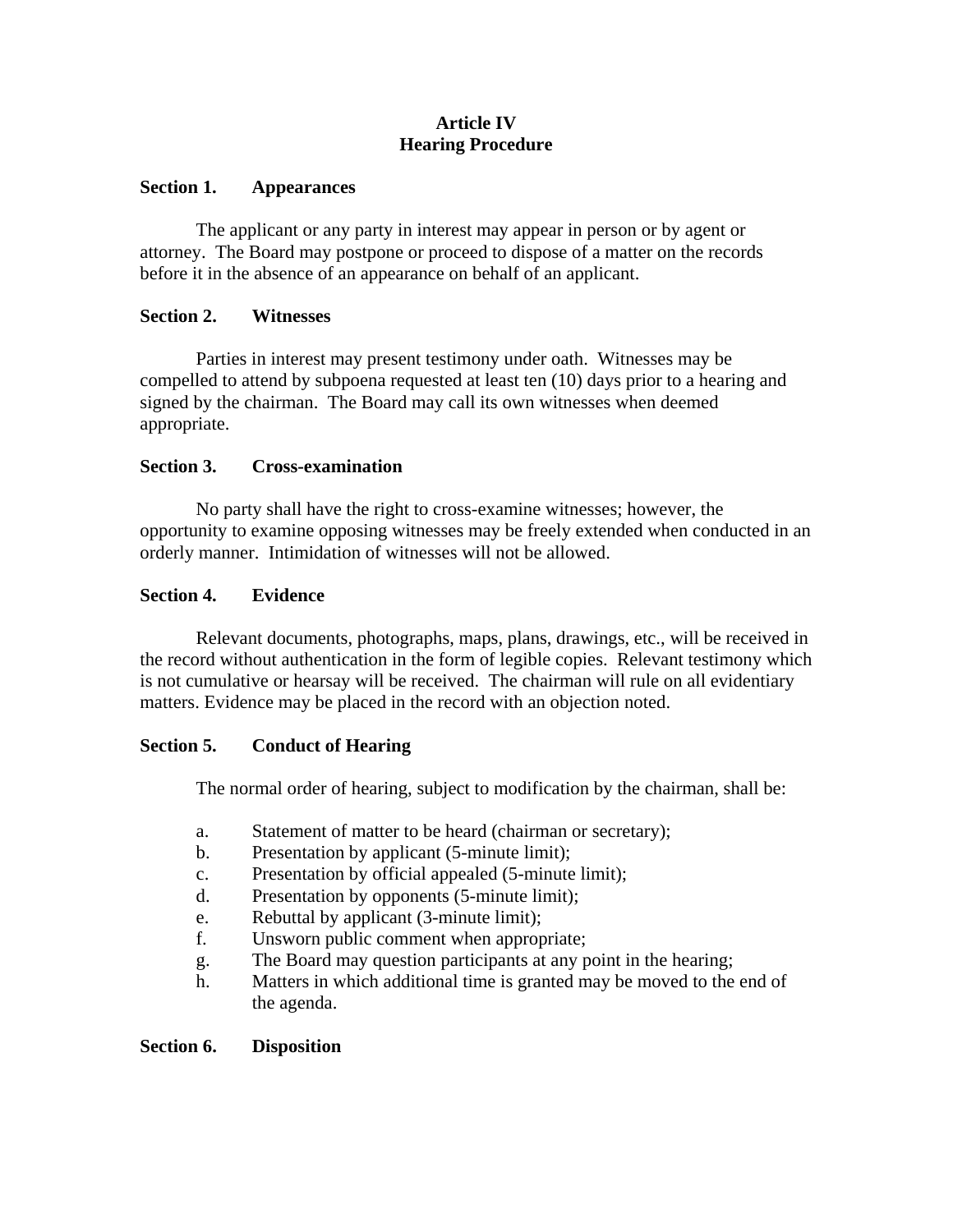The Board may deliberate and make a final disposition of a matter by majority vote of members present at the hearing and qualified to vote; provided that not less than a quorum are qualified to vote. The vote may be taken at the same or a subsequent meeting. A member may not vote on a matter which the member has not heard. Deliberations shall be conducted an voting shall be in public.

# **Section 7. Form of Order**

An order shall be issued disposing of a matter by granting or denying relief with such conditions may be deemed necessary; or affirming, modifying, or reversing an administrative decision. A matter may be dismissed for lack of jurisdiction or prosecution. Findings of fact and conclusions of law shall be separately stated in an order.

# **Section 8. Service of Order**

The secretary shall deliver a copy of an order to each party in interest by certified mail immediately upon execution of the order by the chairman.

# **Section 9. Rehearing**

The Board may grant a rehearing of an application which has been dismissed or denied upon written request filed with the secretary within fifteen (15) days after delivery of the order accompanied by new evidence which could not reasonably have been presented at the hearing, or evidence of a clerical error or mutual mistake of fact affecting the outcome.

# **Section 10. Voting Procedure**

The following shall be the normal procedure for conducting votes on Special Exceptions to the Oconee County Unified Performance Standards Ordinance.

- 1. Following the conclusion of the presentation of evidence and the Board's discussion, the Chairman shall call for further questions or comments from the Board regarding the matter at hand. Hearing none, the Chairman shall order the vote to proceed.
- 2. There shall be separate votes clearly delineating the evidence-based conclusions of each Board member based on the following guidelines:
	- A. Based on the evidence presented to the Board, the proposed Special Exception does or does not meet the standards put forth in the Oconee County Unified Performance Standards Ordinance.
	- B. Based on the evidence presented to the Board, the proposed Special Exception is or is not compatible with current and known planned land uses in the district, and will or will not substantially diminish the value of adjacent property of property in the district.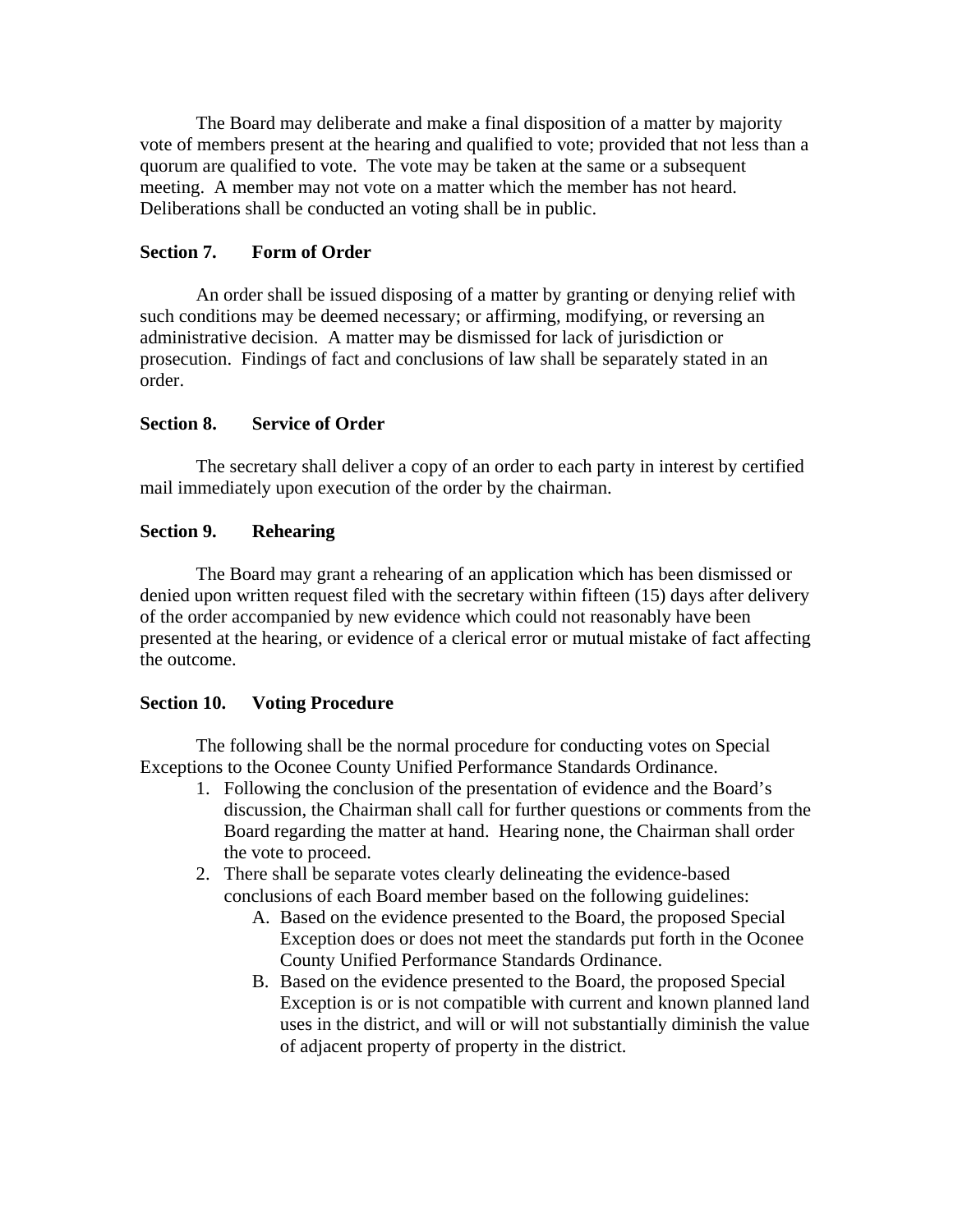- C. Based on the evidence presented to the Board, the proposed Special Exception will or will not have a positive impact upon the general health, safety, and welfare of the residents of Oconee County.
- 3. Following the statement of the Board's conclusions, the Chairman shall call for a vote approving or denying the proposed Special Exception.
- 4. The Board may, by simple majority vote, modify any of the guidelines and/or attach conditions to the approval of any Special Exception.

Except as otherwise provided by this section of the Rules of Procedure, all votes shall meet the standards put forth by Robert's Rules of Order.

# **Section 11. Equal Consideration**

The Board shall make every effort to afford equal treatment to all appearing before it. Board members shall accord each person appearing before it, as well as other Board members, with all due respect. It shall be the standard to address all males with the title "Mr.", and all females with the title "Ms.". All evidence presented to the Board shall be given due consideration when weighing conclusions.

# **Article V Ethical Conduct**

# **Section 1. Conflict of Interest**

All Board members shall at the earliest opportunity notify the Chairman of any conflict of interest regarding any issue to come before the Board. Any member with a conflict of interest shall seek abstention or recusal from all matters regarding the issue. An abstaining member shall not be required to leave his/her seat during the vote. Abstention by a member in one matter shall not limit said member's full participation in other Board matters.

# **Section 2. Ex Parte Contact**

Any ex parte contacts with applicants, opponents, or other parties of interest in a matter to come before the Board shall be reported at the earliest opportunity to the Chairman. It shall be considered to the duty of each Board member to conduct himself/herself in a manner that will discourage such contact.

# **Section 3. Expressions of Bias**

Members shall avoid all situations and circumstances that may lead to bias or prejudice in matters presented to the Board. No member shall offer expressions of individual opinion regarding any matter of consideration by the Board prior to the hearing.